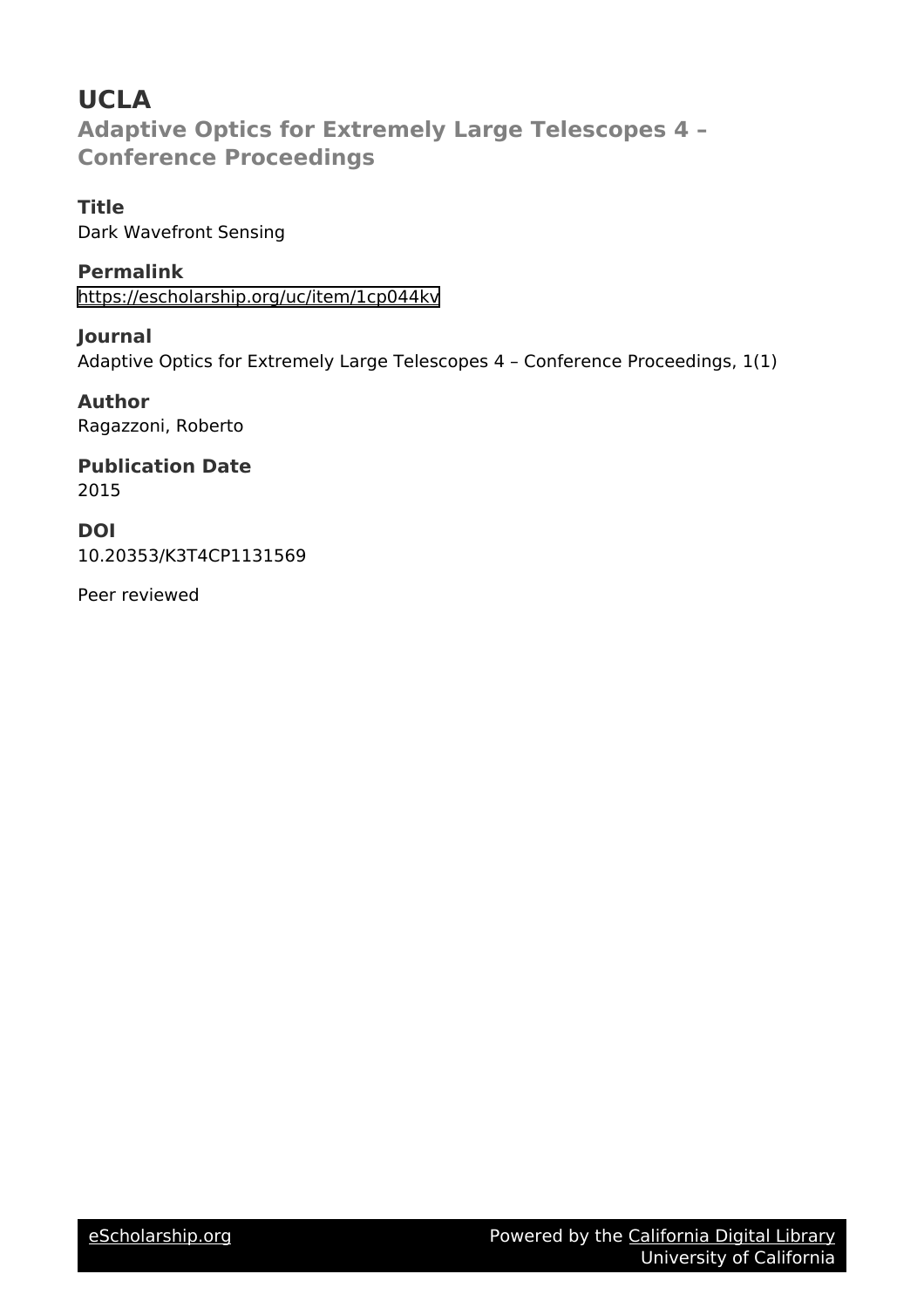# **Dark Wavefront Sensing**

#### Roberto Ragazzoni

# INAF - Osservatorio Astronomico di Padova, Vicolo dell'osservatorio 5, Padova, Italy

#### **ABSTRACT**

The concepts and considerations that could leads to the development of a novel kind of classes of wavefront sensors in which the information is retrieved by the absence of photons rather than from their presence are shown. In quantum optics the concept of "sensing" an object without actually having photons interacting with it is already known. The potentiality in terms of sensitivity has been already pointed out. Under the conditions that background counts are small enough (something that evolved with time with respect to a couple of decades ago, as today close to zero RON detectors are available, although sky background would continue to impose some limit to this approach) detecting "no photons" can be made with an SNR larger than detecting a "given amount of photons" in a number of practical situations. While we review the case of the coronograph coupled with a conventional WFS -a case already proposed in the literature- we explore variations on the theme of the Smartt wavefront sensor and in particular we explore the case of a double channel WFS where two images of the pupil are exploited and the flat wavefront is perceived as no photons on the pupils. The presence of a signal on subapertures on one pupil or the other indicates the sign of the wavefront perturbation. The system can be tuned in its sensitivity and -potentially- adjusted in order to have the two detectors working with close to zero flux on them while in closed loop operations. As the "signal" is coming from the condition of no photons I described these as a "Dark" WFS.

#### **Keywords:** Wavefront Sensing

#### **1. INTRODUCTION**

In an outreach paper published about 20 years ago [1] summarizing most of the results obtained one year earlier [2] it has been demonstrated that once can actually produce an interferometer that would be able to "sense" an obstruction on one of the two arms with a certain a-priori defined fidelity (i.e. probability to detect such an obstruction) with –in principleas low as desired amounts of photons actually hitting the obstruction itself. Although the description of such an experiment as "seeing an object without actually throwing photons to it" is somehow deceptive, it is, in its asymptotic meaning, accurately true. In fact the experiment does not deal with any kind of manipulated or specifically generated photons (like entangled ones), and does not invoke any exotic quantum physics principle. In fact it is merely a very clever way to arrange an interferometer in order to produce a certain probability to achieve detection using as multiplication the progressive rotation of the polarizing angle of an optical beam. Although the principle quoted in this paper is not directly used in the following, as this has been very influential in a number of techniques that are described in the following I think it was relevant to point out to the Adaptive Optics community its possible relevance. Generally speaking, while it has been shown that you can "see" something "without" photons, can the same be said for "sensing" a wavefront actually getting "no" photons? The use of quotation marks is here much more than just a mere descriptive trick. A wavefront sensor that would offers no photons when everything is fine will work, in closed loop, with basically zero (or maybe as small as one desire, or as small as much is practically possible) photons. Sometime you just need to pose a very good question in order to find some answer, so... is this doable in some way?

## **2. THE RELEVANCE OF DARKNESS**

When any kind of device is exploiting the duty of wavefront sensing, a certain portion of the incoming light is finally handled into a detector, that would translates light -specifically photons coming from starlight- into electronic, and finally digital signal that are somehow treated with a specific algorithm in order to reconstruct, with a certain degree of accuracy, the incoming wavefront shape. Whatever detector is employed and optical device is used, photons will finally obey, under most if not all of the conditions one have to deal in Adaptive Optics for Astronomy, Poissonian statistics. This means that, even in presence of perfect detector (Quantum Efficiency reaching the unity, no Read Out, no Dark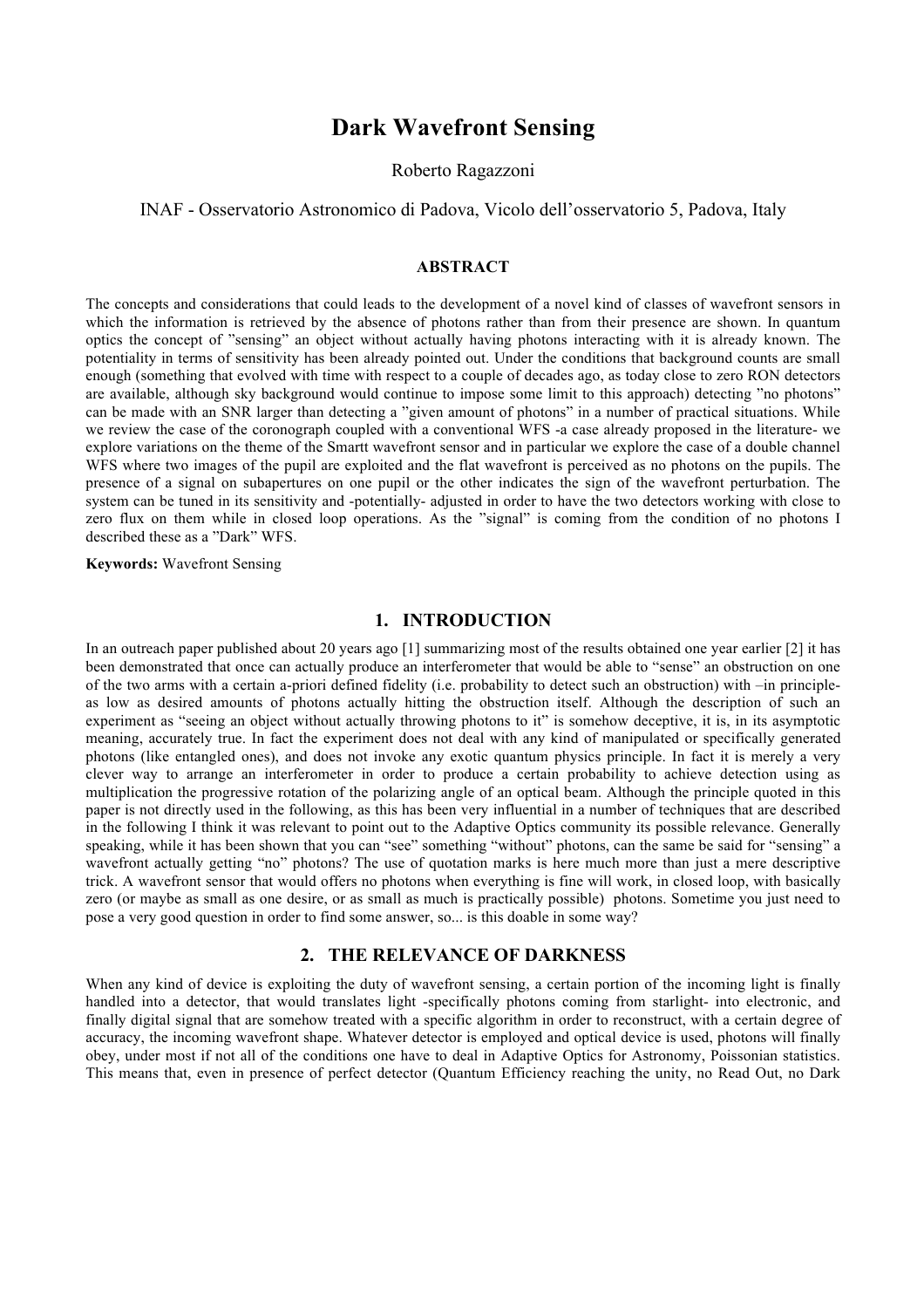Counts) and perfectly efficient optics, a certain degree of uncertainty must be contemplated. Usually, the largest the number of involved photons, the highest the accuracy. However, it has been already pointed out that one should carefully consider which portion of the photons are actually producing a signal useful to determine the incoming signal and which part is not. The latter are just contributing to the noise and not to the signal. While in several conditions, both from the practical and the fundamental viewpoint there is no way to remove, or not to consider these non-collaborating photons, surprisingly these can be easily avoided in a number of occasions. The main aim of this paper is to describe a few examples, including some operational perspective, as the border between photons actually piling up in order to produce a significant signal and the non collaborating one can be variable with time and it can occasionally happen the division cannot be attained any longer. Only a detailed analysis can tell if one can deal with such events. Another interesting consideration is that only recently detector with small enough dark counts are available to be able to effectively recognize "no photons" with high fidelity.



*Figure 1* **In an interferometric type of light detection the same optical path difference, in this pictorial example materialized by the solid block arrow, will translates into some variation of the detected light in a certain point of the interferometry. In this illustrative example we assume a total of 100 photons per unit of integration, both spatial and temporal. The difference of 10 photons is to be distinguished with respect to the very dark and to the full amount of light. It is easy to convince ourselves that, whenever no dark counts are employed in a perfect detector, the SNR of the measurement around the darkness is characterized by an SRN that is three times larger than the one around the full illumination.**

This is of course a basic point. A detector with such a characteristic will be able to recognize the presence of, say, 10 photons out from the full dark with a nominal SNR~3 (assuming the square root rule in the number of photons is a good enough approximation of the Poissonian shot noise) while detecting the same lack of 10 photons from a bulk of about 100 can only be assessed with an SNR~1 under the same conditions. Dark detection is a more robust measurement than the same perturbation to a predefined flux.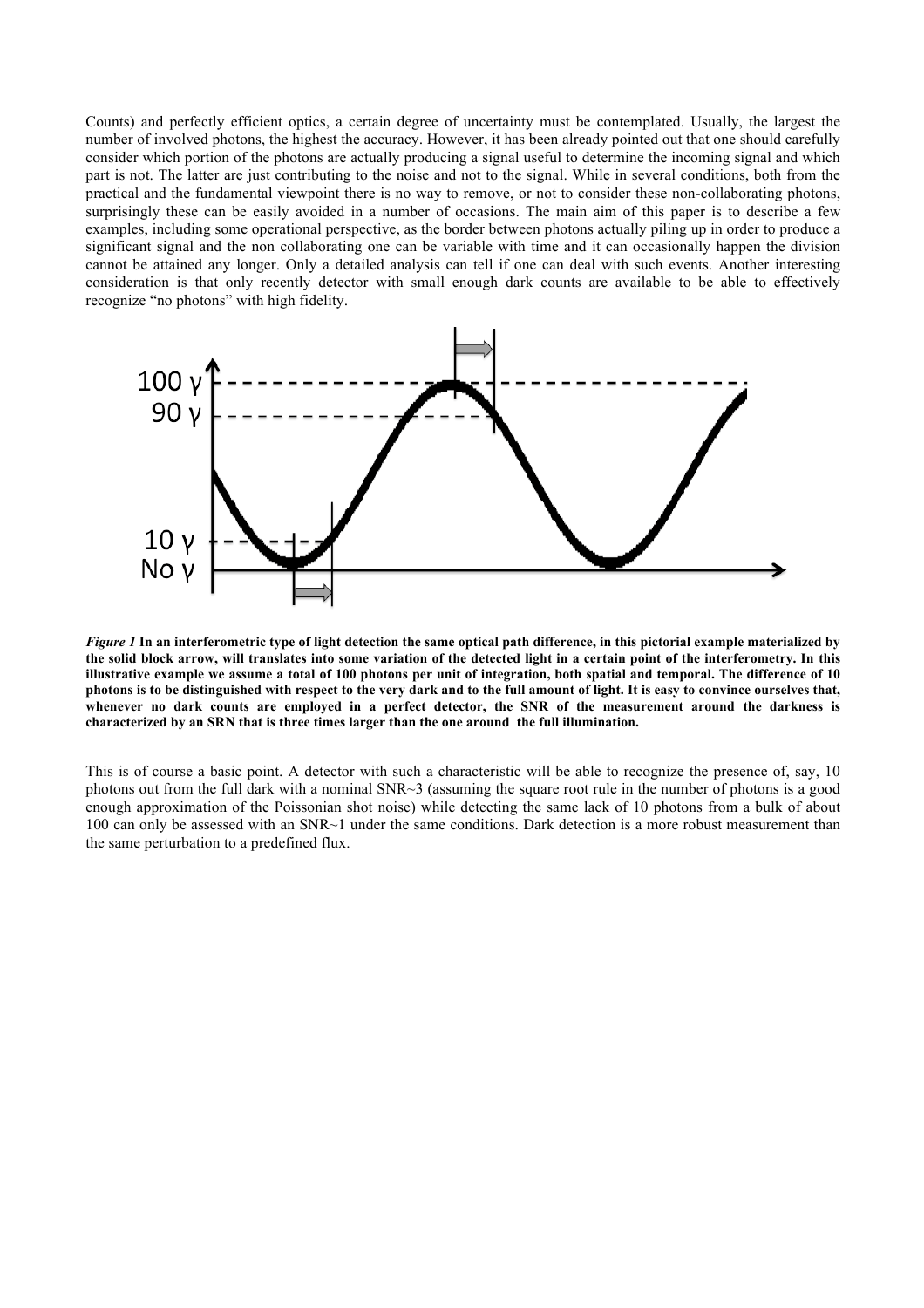#### **3. A DARK TIP-TILT SENSOR**

In several LGS based systems the actual sky coverage is often dominated by the limiting magnitude of the tip-tilt sensing of the involved NGSs. The latter, being compensated by the high-order, LGSs driven, AO system are relatively high Strehl, well defined in size spots on the focal plane. This makes the definition of the ultimate tip-tilt sensor under these conditions potentially a valuable one in the framework of the current artificially referenced adaptive optics systems on large and extremely large telescopes.



*Figure 2* **In this illustrative example a four quadrants (quadrants are named A, B, C and D) tip-tilt sensor is shown along with a centered spot S. The typical maximum displacement of the spot, assumed working in closed loop with a certain degree of accuracy, is given by the block arrow. Sr is a representative display of the spot once maximum displaced to the right. This would lead to define the photons falling in the Nc light-gray circle as non cooperative ones. A mask M, in this case with a certain margin of safety, will avoid most of these photons to contribute to the noise.**

The direct elimination of the non cooperative photons can be accomplished in a four quadrant tip-tilt sensor with a mask placed in the focal plane, where the detection is actually accomplished. This has been proposed in an early concept [3] coupled with a Wavefront Sensor, however the reimaging of the focal plane (into a pin in the case of a pyramid, or in a second focal plane in the case of a Shack-Hartmann) will carry on diffraction effects from the mask. In the case of a dark spot physically located on the detector plane all these trouble vanish and we can simply compute the light distribution on the focal plane without considering the mask itself. One option is to assume the mask is actually an area of the detector where the Quantum Efficiency drops to zero. In Fig. 2 a naive approach show that in order to be effective one has to decide which is the maximum practical expected displacement of the star. This of course poses two problems:

- How to bootstrap<sup>[4]</sup> the system because when not in closed loop the wander of the spot is likely to be much larger than the spot size;
- How to deal with spikes of poor seeing leading to momentarily underperforming of the loop closure and loss of locking of the tip-tilt signal.

To deal with both one can easily envisage a system in which the incoming starlight is split into two wildly different fractions (like 99% and 1%) in which the largest portion of the light is sent to the masked four quadrant WFS and the remaining is sent to a conventional four quadrant WFS clocked at a lowest temporal bandwidth, hence unable to achieve the required high performance of correction but surely able to acquire the star, to place in the center of the four quadrants and to deal with momentarily loss of locking. The best ratio between the two split beams and the potential usage of the masked light (for instance by using a reflective mask) in order to have a signal able to timely warn about the lock of loss (and at this stage one can even envisage to momentarily sent all of the light through the conventional four quadrant tiptilt sensor in order to minimize the recovery time) are well beyond the conceptual descriptions reported here and are left to a further detailed analysis in which clearly the results will depends upon the environmental conditions (seeing, and its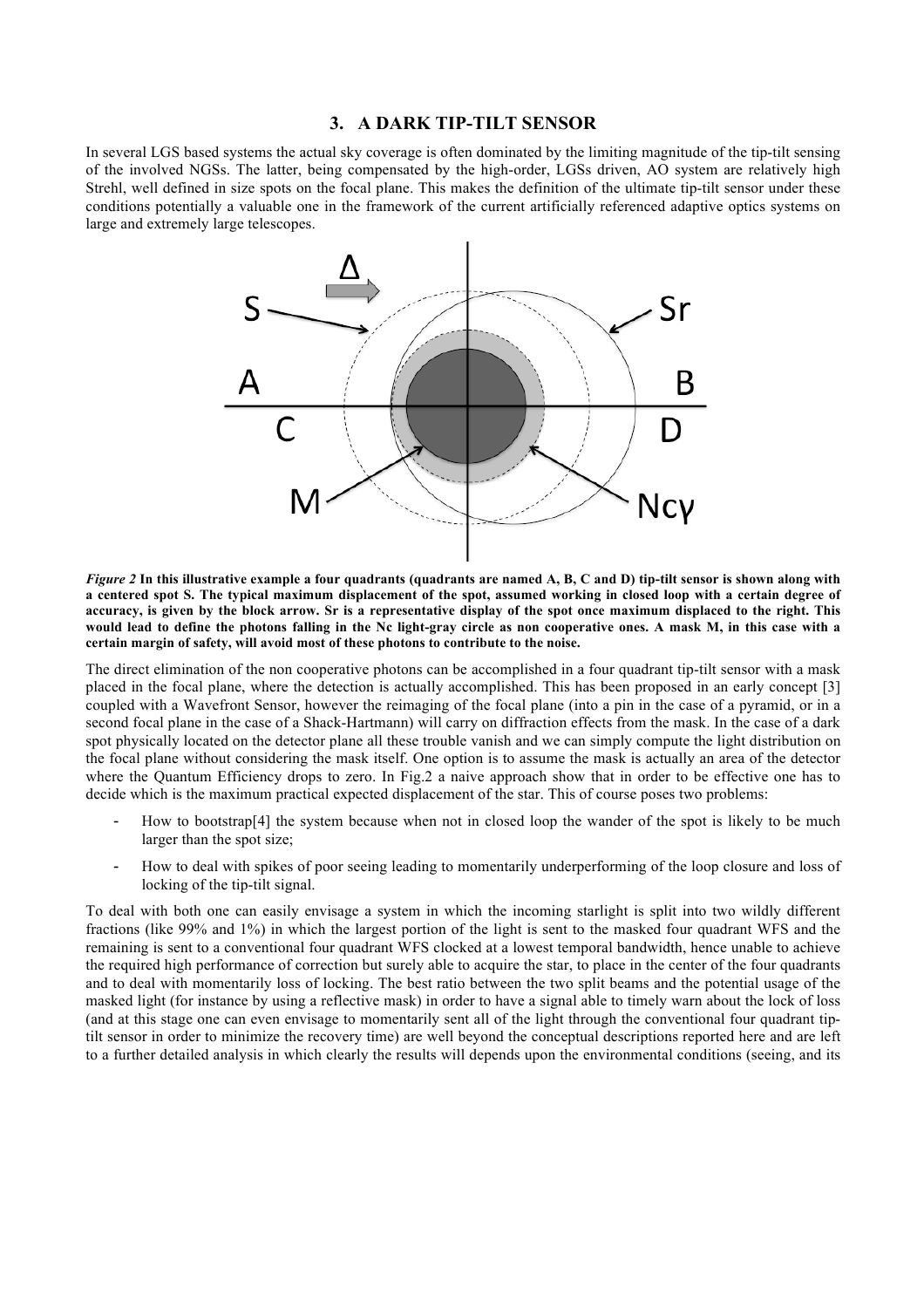temporal spectral behavior) and quality of the high-order, artificially referenced, compensation at the wavelength used for the tip-tilt sensing.

## **4. HIGHER ORDER DARK WFS**

Further to the concept presented elsewhere [3] we can trace which would be the outcome of a sort of idealized WFS in which the concept of exploiting darkness is fully accomplished. In order to do so let us imagine that –with an ideal detector completely free of dark counts- and neglecting sky background (both will inhibit the ability to sense the darkness, of absence of photons, with high accuracy) we envisage a system working in closed loop in which the issues of bootstrapping or to deal with momentarily lapse of locking are taken into account in some (at least for this initial phase of conception) irrelevant manner.



#### *Figure 3 From left to right: a)* **The ideal DarkWFS will lead to two completely dark pupil images. Eventually the collected light can be used to monitor the status of locking of the AO system;** *b)* **in case of a perturbation the related portion of the pupil will get some light** *c)* **depending upon the sign of the incoming perturbation.**

The ideal Dark-Wavefront Sensor (hereafter DWFS) should be made in a way that, whenever the incoming wavefront is flat (or identical to the *non-common path* aberration shape desired) the outcome is just a completely dark pupil image. Of course this would be undetectable from simply a DWFS that is not receiving any light at all, so one can envisage that the whole part of the collected light will be used in some manner just to monitor the status of the DWFS, in a similar manner to the light eventually reflected by the reflective mask in the case described in the previous section about the tip-tilt. Once some perturbation is experienced in the wavefront some light should appears in the detectable pupil plane. This would however lead to a sign issue. In principle quadratic wavefront sensing could be used in this case [5] via a *bangbang* approach, ut this would lead to a non-linear behavior of the DWFS that would be –in most if not all the practical cases- prevent its use. In order to overcome such a problem the idealized DWFS could have just two pupil planes, and the actual perturbation will plow some photons just in one of the two, depending upon the sign of the incoming perturbation. This, again as in the case for the tip-tilt sensor, leads to the idea that such a DWFS works actually well only in closed loop operation and within a predefined range of actual displacement of the wavefront from the nominal position. As for the tip-tilt sensor, continuing the analogy, a sort of Automatic Gain Control could lead the DWFS to operate in the right regime depending upon the quality of the controlled loop. We note that AGC has been widely used in curvature wavefront sensor [6].

# **5. TOWARD A PRACTICAL IMPLEMENTATION**

How to actually build such a DWFS? Continuing the analogy with the quantum "seeing in the dark" sketched at the beginning of this paper, let me stress that, in principle, one should declare ourselves happy not actually making an ideal DWFS, but making an "as ideal as practically possible one". As the key here is to have completely dark pupils we try to figure out an "almost DWFS" employing pupils that are not completely dark but with a low illumination, with the caveat that, at least in principle, such illumination could be kept as low as practically possible. In order to explain how to reach such a goal let's start from a simple Mach-Zender interferometer in which in one of the two arms light is artificially flattened. This can be achieved, for instance, by placing a lens focusing onto a spatial filter (just a pin-hole of the right size) and hence producing a flat wavefront, whatever the incoming one is. The interference between the internally generated flat wavefront with the incoming one would produce, assuming the initial wavefront is actually flat, onto the two exit ports an amount of light that would depends, following a sinusoidal behavior, the difference in pathlength of the two arms. If this difference is zero one of the two exit ports will actually exhibits a dark pupil image, and any perturbation will deploy some illumination, unrelated with the sign of the incoming perturbation. A solution to this issue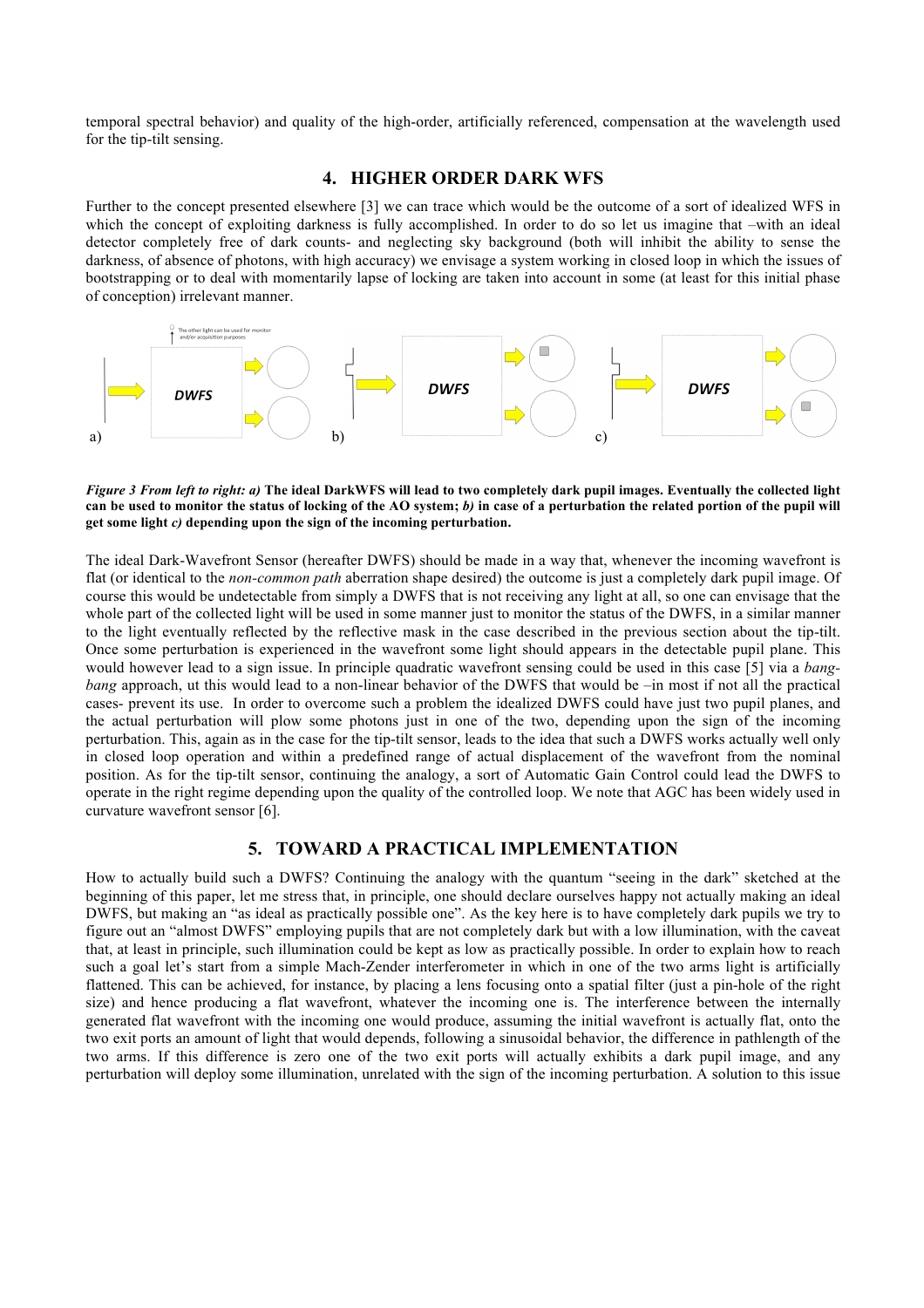is to deliberately displace one arm with respect to the other in order to produce a low level of illumination. Depending upon which side of the differential displacement has been opted for, the same small perturbation will produce a net enlighten of the pupil's interested portions in one case, and a further dimming of the light in the other (this assuming the perturbation is within the displacement introduced). This means that one can imagine to have the incoming light split toward two similar Mach-Zender interferometers, each adjusted to the same slight inequality but with different directions. The same small perturbation will make dimmer the pupil on one size and brighter on the other.



*Figure 4* **In this example of a practical implementation of a DWFS the starlight is split into two Mach-Zender interferometers of unequal path arms lengths. Into each of the two splitted arms a spatial filter (not shown in the drawing) is introduced. The two are adjusted to show a small amount of light on their pupil planes in one of each arm (the other not being used here). The two interferometers, however, are adjusted in order to exhibits variations of the light depending upon two different signs of the incoming perturbed wavefront being adjusted to a small fraction of wavelength in a positive and negative manner in the two interferometers.**

# **6. TECHNICALITIES AND PARADIGMS**

The approach described so far would requires a complex arrangement of several optical elements, beam splitters, and will likely be extremely hard to align. Inequality of the paths just by moving 45deg mirrors would introduce relative displacement of the pupils, that would unavoidably leads to even more complex optomechanics, like trombones, cat's eyes or refractive media that could be controlled in some way, for instance by superposition of two refractive wedges. A first way of simplifying the whole approach would be to make everything in a sort of solid structure just gluing together glass blocks making up prisms, beam splitters and using internal total reflections. Such systems has been build up for a number of optomechanical solutions and they could even be controlled thermically in order to adjust differentially the optical path lengths. Making them very small so that they could be coupled directly toward their detectors can be a twofold solution allowing for a relatively speed of response when trying to adjust the optical path lengths via temperature. Another completely different approach that would basically incorporate some of the two arms into a single layer deposited on a face of a beam splitter is by using a couple of Smartt interferometers, as depicted in Fig.5. Also, this approach assumes the use of a single wavelength or, in other words, to build up a monochromatic DWFS. It is interesting to note that an ideal DWFS build up in an interferometric fashion could offer zero light regardless of the interference (a white light interferometer) but its practical variations will exhibits a low light level pair of pupils that would be strongly chromatic. A possible way to overcome such a problem is to build up optical devices that would exhibits the same optical pathlength difference, expressed in wavelength units, at their related wavelengths. Such achromatic systems has been actually designed and built in other adjacent realms.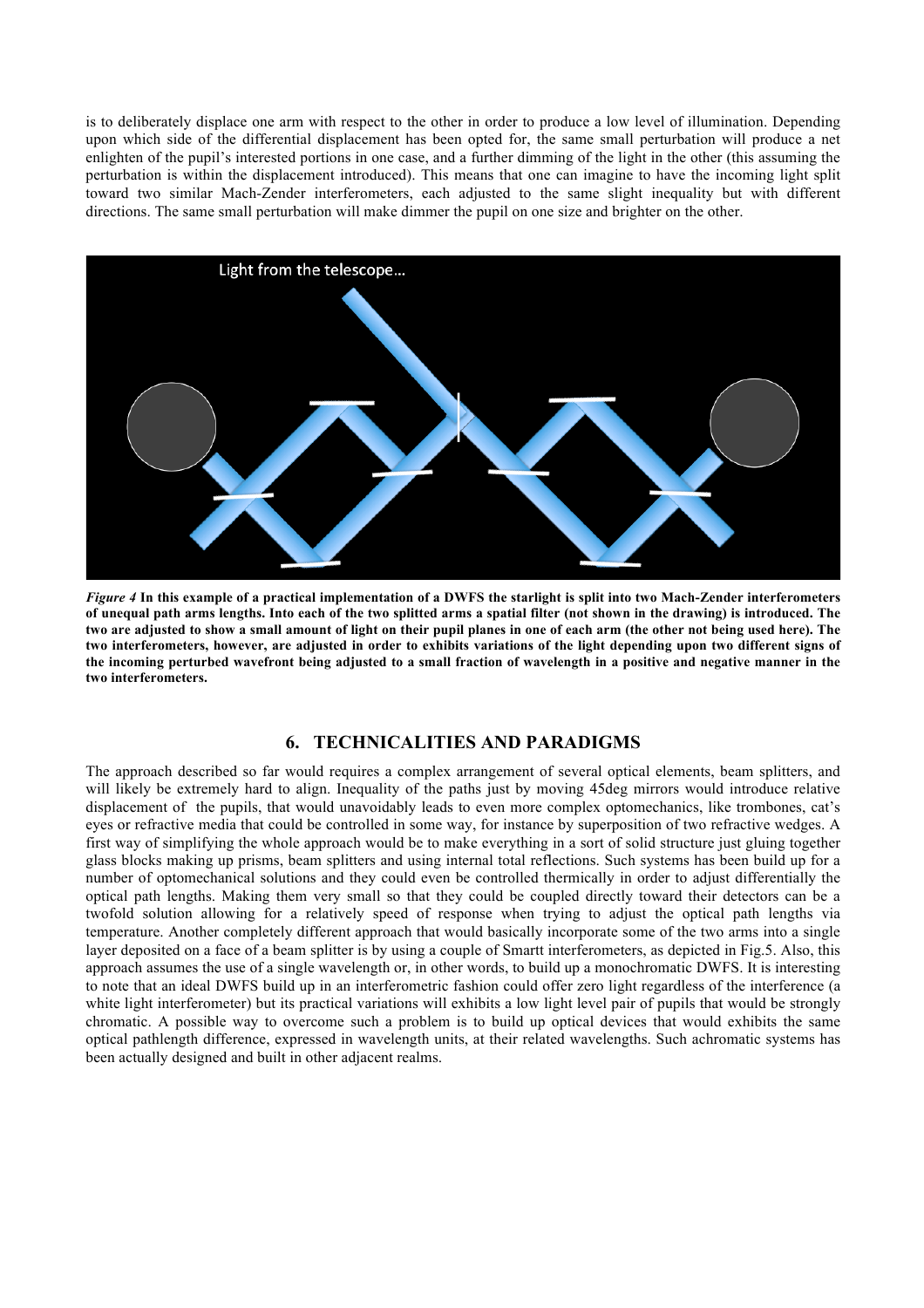

*Figure 5.* **A possible practical realization of a DWFS is just employing a beam splitter on whose two faces two Smartt interferometers are deposited. In this case the adjustment of the optical path length different would be driven by the thickness of the deposited material. While this is surely doable at level of design a possible way to control automatically is by changing the refractive index of the material by some electrically sensitive material or by changing the thickness by adjusting the local temperature of the two faces. As both these approaches would carry on a number of complications it is likely that this, very compact, design would be of practical interest only for systems whose gain is fixed in advance. If detectors cost would be negligible one could even envisage an array of such a DSWF each with a different gain (difference on the optical length of the two arms) and light is injected into the proper one depending upon the degree of achieved wavefront compensation.**

A completely different approach is instead shown in Fig.5 where a couple of Smartt interferometers are layered onto the two faces of a solid beam splitter. Interesting enough the DWFS approach is not in fact a single concept of WFS, but it carry on a somehow new category of new devices, that are characterized by offering a signal that is, under the most favorable conditions, absence of light. The reason why such an approach should exhibits a better performance with respect to existing WFS has been outlined, but of course it must "fight" against the fundamental assumptions made in its respect. The one that has the major option, from a purely scientific viewpoint, to diminish the effectiveness of DWSF is the sky background. Even in closed loop fashion the entrance diaphragm cannot be lowered below a certain threshold to avoid it effectively works as spatial filter washing out the signal it is supposed to sense with such high efficiency. Its size is hence defined by the seeing or at least by the finest sampling of the compensation introduced. Hierarchical approaches [7] here would be of little help. However, this scientific approach [8] is probably not really relevant for the spreading of novel concepts. Although LGSs slowly evolved into working systems in the last couple of decades with brilliant results, we are still sensing them with conventional WFSs using their light as it would come from an unresolved source and new attempts to introduce new classes of solutions, like the z-invariant [9], basically faded out and no other devices following the similar concept has been conceived. It is interesting by tracing these and similar concepts in the relatively small circle of Adaptive Optics community as fashion, or paradigms [10], actually drive the spreading of innovating (and not necessarily "better") concepts.

#### **ACKNOWLEDGEMENTS**

Thanks are given to P. Salinari, J. Farinato, C. Arcidiacono, S. Esposito, D. Magrin and T. Herbst for the useful and fruitful discussions, although spread within up to a couple of decades, on the matter. Very special thanks are due to M. Dima.